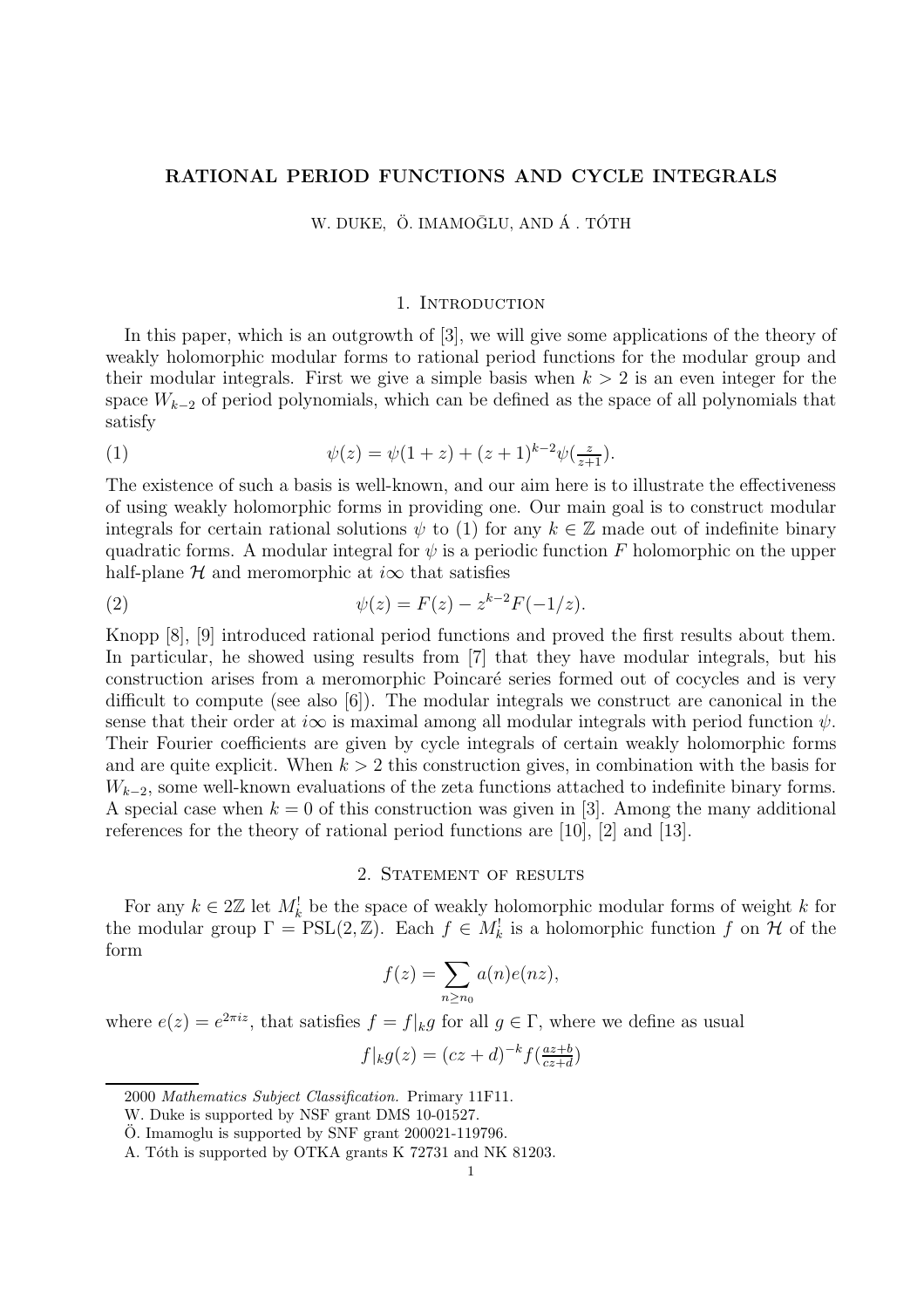for any  $g = \pm \left( \begin{smallmatrix} a & b \\ c & d \end{smallmatrix} \right) \in \text{PSL}(2, \mathbb{R})$ . Thus a weakly holomorphic modular form is a meromorphic modular form with no pole except possibly at the cusp  $i\infty$ . Set ord<sub>∞</sub> $f = n_0$  if  $a(n_0) \neq 0$  and let

(3) 
$$
\ell = \ell_k = \begin{cases} \lfloor \frac{k}{12} \rfloor - 1 & \text{if } k \equiv 2 \pmod{12} \\ \lfloor \frac{k}{12} \rfloor & \text{otherwise.} \end{cases}
$$

Note that  $\ell_{2-k} + \ell_k = -1$ . The space  $M_k^!$  has a canonical basis in the following sense.

**Theorem 1.** For each  $m \ge -\ell$  there is a unique  $f_{k,m} \in M_k^!$  of the form

(4) 
$$
f_{k,m}(z) = e(-mz) + \sum_{n>\ell} a_k(m,n) e(nz)
$$

where  $a_k(m, n) \in \mathbb{Z}$  satisfy  $a_k(m, n) = -a_{2-k}(n, m)$ . The set  $\{f_{k,m}\}_{m \geq -\ell}$  is a basis for  $M_k^!$ .

When  $\ell = 0$  this result was given in [1]. For  $k = 0$  the first three basis elements are

$$
f_{0,0}(z) = 1 \quad f_{0,1}(z) = j(z) - 744 \quad f_{0,2}(z) = j(z)^2 - 1488j(z) + 159768,
$$

where j is the usual modular function (19). For general k a proof of Theorem 1 was given in [4], and for convenience we will sketch the proof below in section 3. Let  $S_k \subset M_k$  be the subspace of cusp forms, which are those forms that vanish at  $\infty$ . It is easily seen that  ${f_{k,m}}_{-\ell \leq m \leq 0}$  is a basis for  $S_k$ , hence dim  $S_k = \ell$ , provided that  $k > 2$ .

Suppose that  $k > 2$ . For each non-zero m with  $m \ge -\ell$  we may define the Eichler integral of the basis element  $f_{k,m}$  by

(5) 
$$
F_{k,m}(z) = (-m)^{1-k} e(-mz) + \sum_{n > \ell} a_k(m,n) n^{1-k} e(nz).
$$

Bol's identity states that for any  $q \in \text{PSL}(2,\mathbb{R})$ 

$$
D^{k-1}(F|_{2-k}g) = (D^{k-1}F)|_{k}g \text{ where } D = \frac{1}{2\pi i} \frac{d}{dz}.
$$

This (or a direct calculation) shows that

(6) 
$$
\psi_{k,m}(z) \stackrel{\text{(def)}}{=} F_{k,m}(z) - z^{k-2} F_{k,m}(-\tfrac{1}{z}) \in W_{k-2}.
$$

A proof of the following result is given in Section 3.

**Theorem 2.** For  $k > 2$  the set  $\{1 - z^{k-2}\} \cup \{\psi_{k,m}(z)\}_{0 \le |m| \le \ell}$  gives a basis for the space  $W_{k-2}$ . In particular, dim  $W_{k-2} = 2\ell + 1$ .

Apparently it was Poincaré who first had the idea that the classical theory of abelian integrals and their periods on a compact Riemann surface can be extended to integrals of higher order, but now having polynomial periods.<sup>1</sup> Poincaré worked in the context of quotients of  $H$  by Fuchsian groups and gave details for the modular group, but indicated that the results hold more generally. Roughly speaking, he gave a correspondence between essentially distinct sets of polynomial periods and meromorphic modular forms of the second kind modulo exact forms. In particular, as vector spaces he showed that they have the same finite dimension, which is explicitly computable by means of the Riemann-Roch theorem. Our proof of Theorem 2 is similar except that we employ forms with no poles except in the cusp at  $i\infty$ .

<sup>1</sup>See [14, p. 99-108 or Œuvres V. p. 213-223]. This volume of Crelle's Journal from 1905, which was dedicated to the centenary of Dirichlet's birth, contains papers by Dedekind, Frobenius, Hensel, Hilbert, Hurwitz, Klein, Minkowski, Picard, Poincaré, and Weber, among others.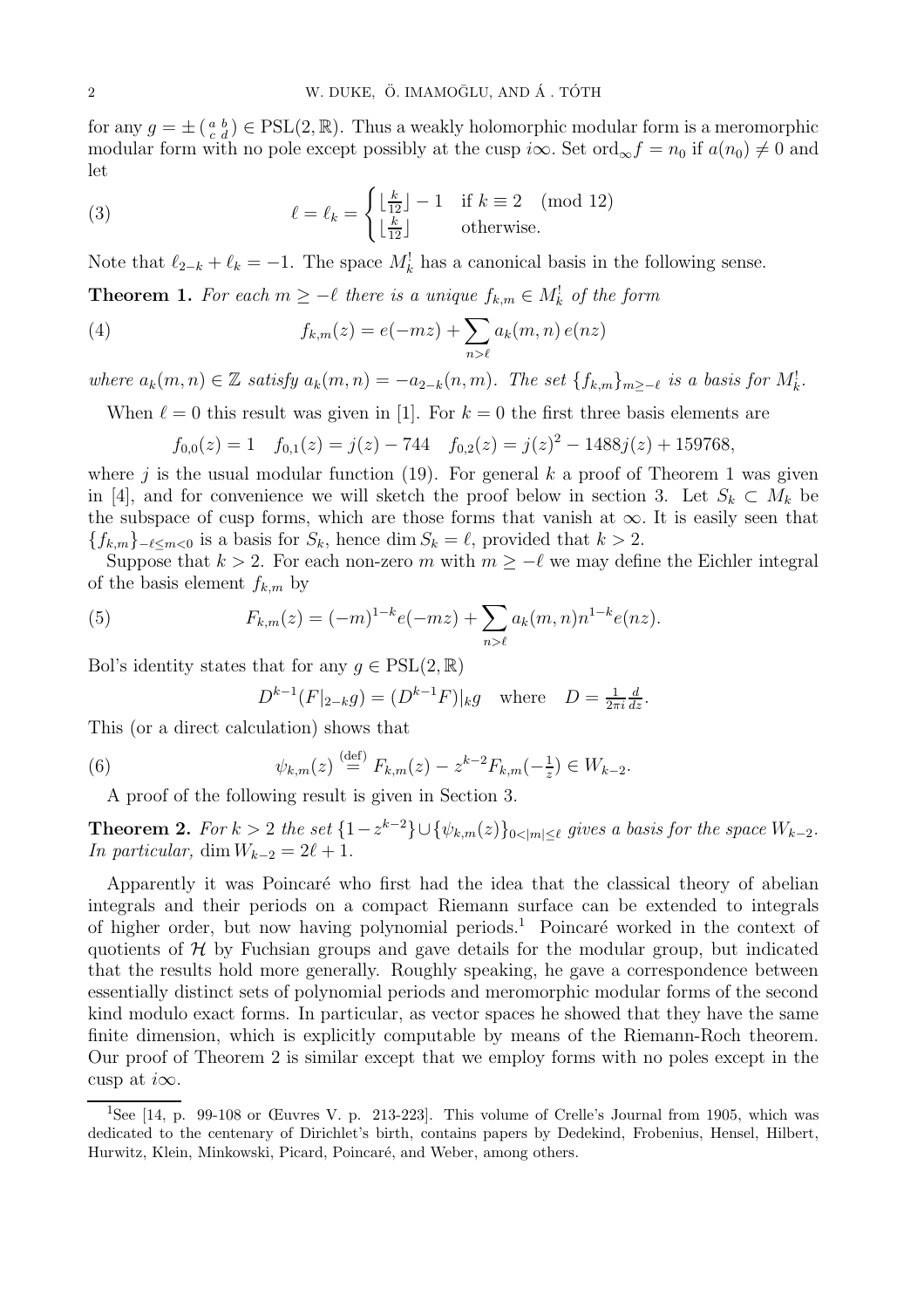Poincaré's (general) result was independently rediscovered by Eichler [5] about 50 years later. In this paper Eichler also interpreted the sets of polynomials as cohomology classes and applied the theory to obtain the trace formula for Hecke operators, thereby opening up its arithmetic side. Because of the ensuing connections with L-functions, it is now more usual to identify the even and odd parts of a period polynomial with those of two different cusp forms, the resulting isomorphism being the Eichler-Shimura Theorem.

Turning now to our main result, for  $d > 0$  a non-square discriminant let  $\mathcal{Q}_d$  be the set of all binary quadratic forms  $Q(x, y) = ax^2 + bxy + cy^2 = [a, b, c]$  with integral coefficients and  $d = b^2 - 4ac$ . The modular group acts naturally on  $\mathcal{Q}_d$  splitting it into finitely many classes  $\Gamma \backslash \mathcal{Q}_d$ . The group  $\Gamma_Q = \{g \in \Gamma; \gamma Q = Q\}$  of automorphs of Q is infinite cyclic with a distinguished generator  $g_Q$  given below in (25). For  $f \in M_k^!$  and  $Q \in \mathcal{Q}_d$  define the cycle integral

(7) 
$$
r_Q(f) = \int_{C_Q} f(z)Q(z,1)^{k/2-1}dz,
$$

where the integral is over any smooth curve  $C_Q$  from  $\tau$  to  $g_Q\tau$  for some fixed  $\tau \in \mathcal{H}$ . This integral is a class invariant of Q that does not depend on the choice of  $\tau \in \mathcal{H}$ . For fixed  $Q \in \mathcal{Q}_d$  define the generating function

(8) 
$$
F(z, Q) = F_k(z, Q) = \sum_{m \ge -\ell} r_Q(f_{k,m}) e(mz).
$$

Our main result is that for any weight  $k \in 2\mathbb{Z}$ ,  $F(z, Q)$  defines a modular integral with a rational period function.

**Theorem 3.** For any  $k \in 2\mathbb{Z}$  and form  $Q \in \mathcal{Q}_d$  the function  $F(z, Q)$  is holomorphic on  $\mathcal{H}$ and satisfies

(9) 
$$
F(z,Q) - z^{k-2}F(-1/z,Q) = \psi_Q(z),
$$

where

$$
\psi_Q(z) = \sum_{\substack{[a,b,c] \in (Q) \\ ac < 0}} \text{sgn}(c)(az^2 + bz + c)^{k/2 - 1}.
$$

Here  $(Q) \in \Gamma \backslash \mathcal{Q}_d$  denotes the class containing Q.

The proof of this result, which is given in Section 3, is elementary and uses mainly contour deformation techniques. If  $k \geq 2$  then  $\psi_Q(z) \in W_{k-2}$  so by Theorem 2 we know that  $\psi_Q$ is a linear combination of the  $\psi_{k,m}$  with  $m \neq 0$  and  $1 - z^{k-2}$ . In fact we have the following explicit expansion

(10) 
$$
\psi_Q(z) = r_Q(f_{k,0})(1 - z^{k-2}) + \sum_{0 < |m| \leq \ell} m^{k-1} r_Q(f_{k,m}) \psi_{k,-m}(z).
$$

This has some well-known consequences in case  $k \in \{4, 6, 8, 10, 14\}$ . Here we have that  $\ell = 0$ and  $f_{k,0} = E_k$ , the Eisenstein series defined for any  $k \in 2\mathbb{Z}$  by

(11) 
$$
E_k(z) = 1 + \frac{2}{\zeta(1-k)} \sum_{n \ge 1} \sigma_{k-1}(n) e(nz),
$$

where as usual  $\sigma$  is the sum of divisors function. Thus  $r_Q(E_k)(1 - z^{k-2}) = \psi_Q(z)$  giving the remarkable fact that for such k

(12) 
$$
r_Q(E_k) = \sum_{\substack{[a,b,c] \in (Q) \\ ac < 0}} \text{sgn}(c) c^{k/2 - 1},
$$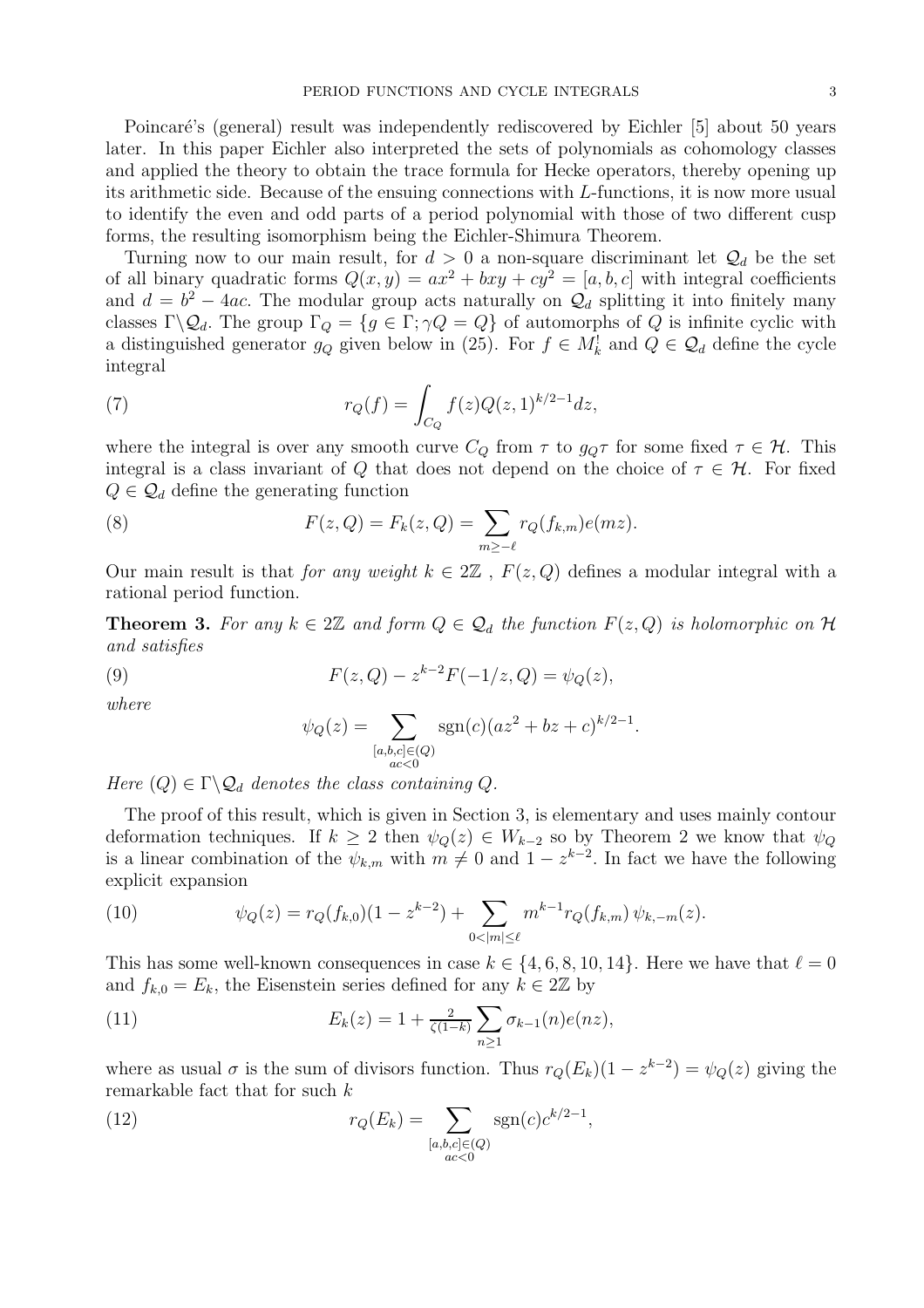which is an integer. After Siegel [15, p.12, Hilfssatz 1] we get analogues of Euler's zeta evaluations in case  $k \in \{4, 6, 8, 10, 14\}$ :

(13) 
$$
\sum_{(m,n)\in\mathbb{Z}^2/\Gamma_Q} Q(m,n)^{-k/2} = c_k d^{\frac{1}{2}(1-k)} r_Q(E_k) \qquad c_k = -\frac{(2\pi)^k B_k}{k \Gamma(k/2)^2},
$$

the prime indicating that  $(0, 0)$  be omitted from the sum. Here  $B_k$  is the Bernoulli number. Thus for example

$$
\sum_{(m,n)\in\mathbb{Z}^2/\Gamma_Q} Q(m,n)^{-2} = \frac{2\pi^4 d^{-3/2}}{15} \sum_{\substack{[a,b,c]\in(Q)\\ac<0}} |c|.
$$

This evaluation is equivalent to one of Kohnen-Zagier [11, Cor p.223], who make use of period polynomials of hyperbolic Poincar´e series of the type

(14) 
$$
\sum_{[a,b,c]\in(Q)} (az^2 + bz + c)^{-k/2}
$$

in their proof and express their result in terms of reduced forms. Summing (13) over classes and applying the functional equation gives Siegel's well-known formulas for special values of the Dedekind zeta function of a real quadratic field K of discriminant d when  $k \in \{4, 8\}$ 

(15) 
$$
\zeta_K(1-\tfrac{k}{2}) = \frac{1}{15k} \sum_{b \equiv d(2)} \sigma_{\frac{k}{2}-1}(\frac{d-b^2}{4}).
$$

When  $k \leq 0$  our construction of the modular integral  $F(z, Q)$  should be compared with that of Parson [12], who noticed that for some  $k$  a partial version of the Poincaré series in  $(14)$  is a modular integral. In fact we have when  $k < 0$  that

(16) 
$$
F(z,Q) = \sum_{\substack{[a,b,c] \in (Q) \\ a>0}} (az^2 + bz + c)^{k/2-1} + f(z)
$$

for some  $f \in S_{2-k}$ . It appears to be difficult to make Hecke's convergence trick work here when  $k = 0$ .

### 3. Weakly holomorphic forms and period polynomials

In this section we will prove Theorems 1 and 2. Any nonzero  $f \in M_k^!$  satisfies the Riemann-Roch formula

(17) 
$$
\frac{k}{12} = \text{ord}_{\infty} f + \frac{1}{2} \text{ord}_{i} f + \frac{1}{3} \text{ord}_{\rho} f + \sum_{z \in \mathcal{F} \setminus \{i,\rho\}} \text{ord}_{z} f,
$$

where  $\rho = e(1/6) = \frac{1}{2} + \frac{i\sqrt{3}}{2}$  $\frac{\sqrt{3}}{2}$  and F is the usual fundamental domain for  $\Gamma$  given by

$$
\mathcal{F} = \{ z \in \mathcal{H}; -\frac{1}{2} \leq \text{Re } z \leq 0, |z| \geq 1 \} \cup \{ z \in \mathcal{H}; 0 < \text{Re } z < \frac{1}{2}, |z| > 1 \}.
$$

One obtains this easily by integrating the Γ-invariant differential  $(\frac{f'(z)}{f(z)} - \frac{k}{4\pi\epsilon})$  $\frac{k}{4\pi y}$ )*dz* around the boundary of  $\mathcal{F}$ , with the usual detours. In particular, for a nonzero  $f \in M_k^!$  we have

$$
\operatorname{ord}_{\infty} f \le \ell.
$$

For each integer  $m \geq -\ell$  we have  $f_{k,m} = \Delta^{\ell} E_{k-12\ell} P(j)$ , where P is a monic polynomial of degree  $\ell + m$  with integer coefficients,

(19) 
$$
\Delta = \frac{1}{1728}(E_4^3 - E_6^2) \in S_{12} \text{ and } j = E_4^3/\Delta \in M_0^!
$$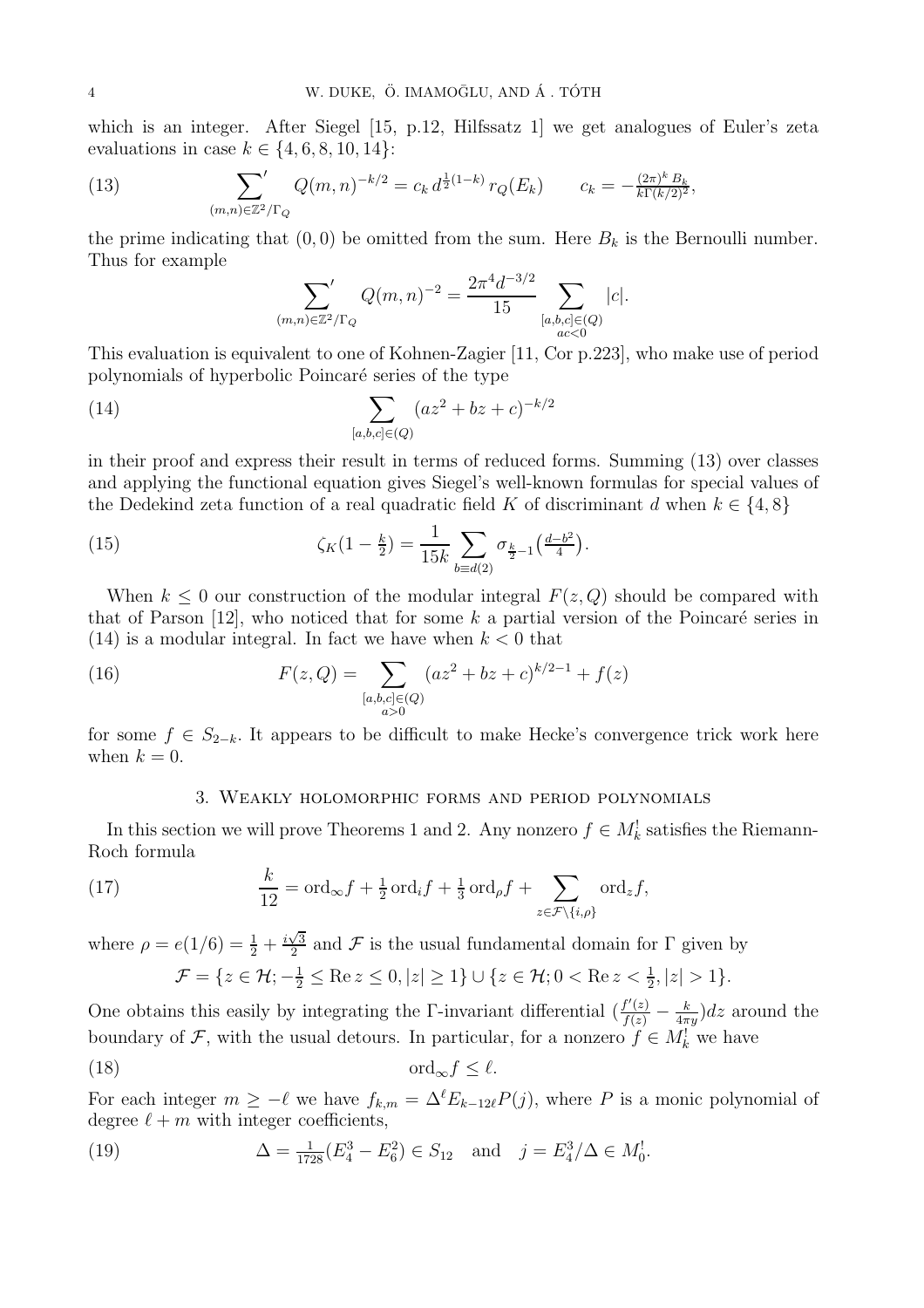Since  $E_{k-12\ell}, \Delta, j$  and P all have integer coefficients it follows that  $a_k(m, n)$  is integral. It follows from (18) that the  $f_{k,m}$  are unique and that they form a basis for  $M_k^!$ . Set

$$
f_k = \Delta^\ell E_{k-12\ell}
$$

.

We have the following expansion (see [4])

(20) 
$$
\frac{f_k(\tau) f_{2-k}(z)}{j(z) - j(\tau)} = \sum_{m \ge -\ell} f_{k,m}(\tau) e(mz),
$$

which converges uniformly on compacta in z for fixed  $\tau \in \mathcal{H}$  if Im  $z > \text{Im } \tau$ . This yields the duality relation  $a_k(m, n) = -a_{2-k}(n, m)$  and completes the proof of Theorem 1.

For fixed z with  $E_{14}(z) \neq 0$  the expression on the left hand side of (20) has a simple pole at  $\tau = z$ . Since

$$
f_k(z)f_{2-k}(z) = E_{14}(z)/\Delta(z) = -Dj(z),
$$

in this case we have

(21) 
$$
\operatorname{Res}_{\tau=z} \frac{f_k(\tau) f_{2-k}(z)}{j(z) - j(\tau)} = \lim_{\tau \to z} \frac{(\tau - z) f_k(z) f_{2-k}(z)}{j(z) - j(\tau)} = \frac{1}{2\pi i}.
$$

We now prove Theorem 2. The proof we give follows that of [14] rather closely, except that Poincaré made use of forms with poles in  $H$ , which he constructed via his famous series. Note that  $1 - z^{k-2} \in W_{k-2}$  is associated to the constant 1 through (2). The set  $\{1-z^{k-2}\}\cup\{\psi_{k,m}\}_{0<|m|\leq\ell}$  must be linearly independent since otherwise one could construct a nonzero form  $F \in M_{2-k}^1$  having  $\text{ord}_{\infty} F > -1 - \ell = \ell_{2-k}$  from a linear combination of a constant and the  $F_{k,m}$  from (5) with  $0 < |m| \leq \ell$ , contradicting (18). Theorem 2 will follow if we can show that  $\{1 - z^{k-2}\} \cup \{\psi_{k,m}\}_{0 \le |m| \le \ell}$  spans  $W_{k-2}$ , and for this it is enough to show that

$$
\dim W_{k-2} \le 2\ell + 1.
$$

As is well known,  $\Gamma$  is generated by the elliptic transformations  $S = \pm \begin{pmatrix} 0 & 1 \\ -1 & 0 \end{pmatrix}$  and  $U =$  $\pm \left(\begin{smallmatrix} 1 & -1 \\ 1 & 0 \end{smallmatrix}\right)$  with the defining relations  $S^2 = U^3 = \pm 1$ . Note that  $T = US = \pm \left(\begin{smallmatrix} 1 & 1 \\ 0 & 1 \end{smallmatrix}\right)$ . Let  $P_{k-2}$ be the space of all complex polynomials of degree at most  $k - 2$ . For  $\psi(z) \in P_{k-2}$  define the action of  $A \in \text{PSL}(2, \mathbb{C})$  in the usual way as

$$
\psi|A = (cz+d)^{k-2}\psi\left(\frac{az+b}{cz+d}\right)
$$

and extend the definition by linearity to the group ring. Observe that

$$
W_{k-2} = \{ \psi \in P_{k-2}; \psi | (1+S) = \psi | (1+U+U^2) = 0 \}.
$$

See [?, Proposition p. 249] for the short proof. Let

$$
W_{k-2}^{S} = \{ \psi \in P_{k-2}; \psi | (1+S) = 0 \} \quad \text{and} \quad W_{k-2}^{U} = \{ \psi \in P_{k-2}; \psi | (1+U+U^{2}) = 0 \}.
$$

It is not hard to check that the linear map from  $W_{k-2} \oplus P_{k-2}$  to  $W_{k-2}^S \oplus W_{k-2}^U$  defined by

$$
(\psi, \phi) \mapsto (\psi + \phi | (1 - S), \psi + \phi | (1 - U))
$$

is an injection. Hence

(23) 
$$
\dim W_{k-2} \le \dim W_{k-2}^S + \dim W_{k-2}^U + 1 - k.
$$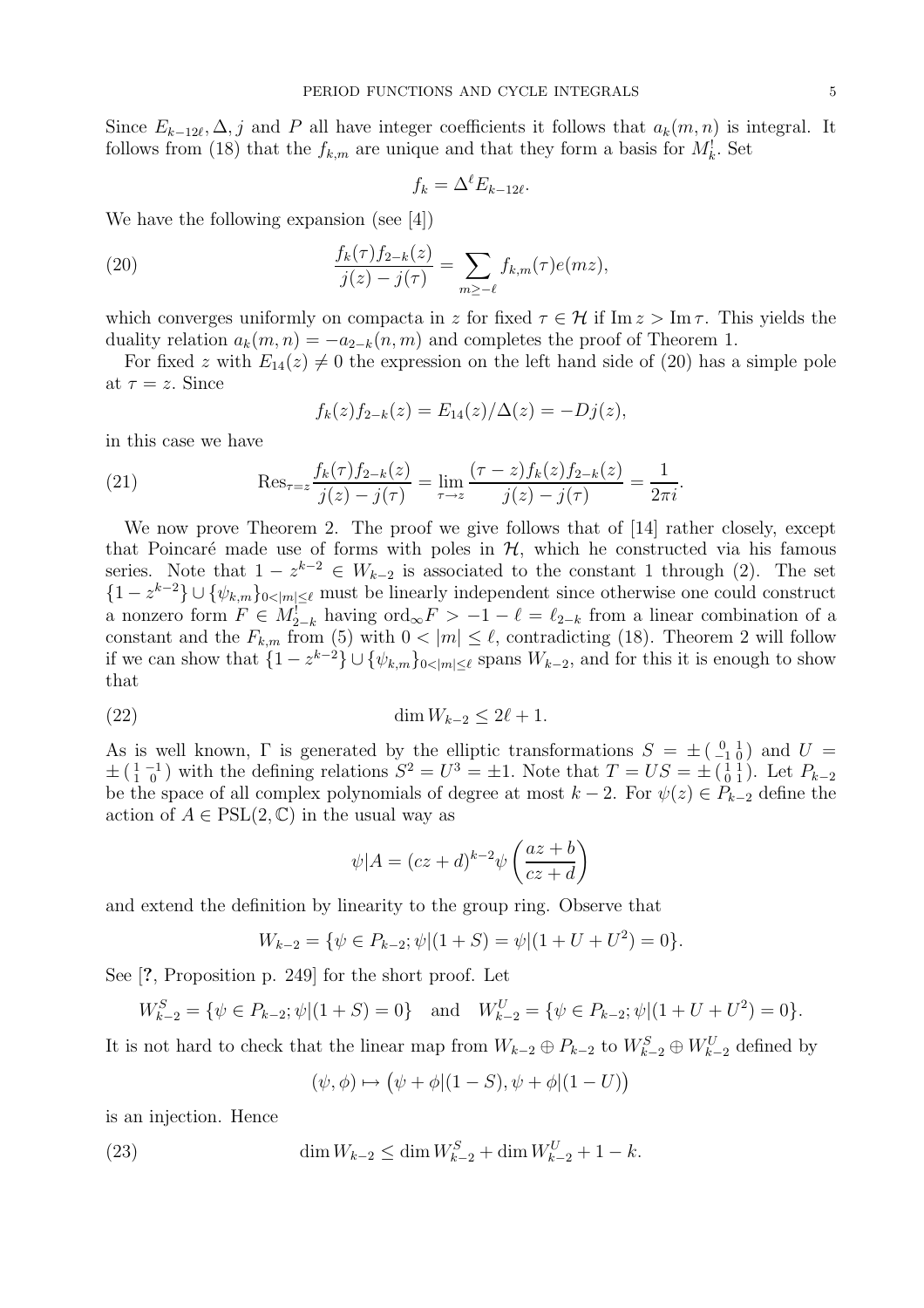Note that S and U are conjugate in  $PSL(2, \mathbb{C})$  to  $\tilde{S} = \pm \begin{pmatrix} i & 0 \\ 0 & -i \end{pmatrix}$  and  $\tilde{U} = \pm \begin{pmatrix} \rho & 0 \\ 0 & \bar{\rho} \end{pmatrix}$  $\binom{\rho}{0}$ ,  $\binom{0}{\overline{\rho}}$ , respectively, where  $\rho = e(1/6) = \frac{1}{2} + \frac{i\sqrt{3}}{2}$  $\frac{\sqrt{3}}{2}$ . Now a brief calculation shows that

$$
\left(\sum_{r=0}^{k-2} a_r z^r\right) | (1+\tilde{S}) = 2 \sum_{r \equiv k/2+1 \ (2)} a_r z^r.
$$

and

$$
\left(\sum_{r=0}^{k-2} a_r z^r\right) | (1+\tilde{U}+\tilde{U}^2) = 3 \sum_{r=k/2-1 \ (3)} a_r z^r.
$$

Hence

dim  $W_{k-2}^S = \#\{0 \le n \le k-2 | n \equiv \frac{k}{2}\}$  $\frac{k}{2}$  (2)} and dim  $W_{k-2}^U = \#\{0 \le n \le k-2 | n \equiv \frac{k}{2}\}$  $\frac{k}{2}, \frac{k}{2}+1$  (3)}, and a simple counting argument gives that

$$
\dim W^S_{k-2} = 2\lceil \frac{k-2}{4} \rceil \quad \text{and} \quad \dim W^U_{k-2} = 2\lceil \frac{k-2}{3} \rceil
$$

from which we deduce (22), hence Theorem 2, in view of (23).

### 4. Cycle integrals

In this section we will prove Theorem 3. First we make some preparatory observations about quadratic forms and cycle integrals. Recall that  $\mathcal{Q}_d$  is the set of integral binary quadratic forms  $Q(x, y) = ax^2 + bxy + cy^2 = [a, b, c]$  of discriminant  $d = b^2 - 4ac$ . Let  $Q \mapsto qQ$  be the usual action of Γ that is compatible with linear fractional action on the roots of  $Q(\tau, 1) = 0$ . Explicitly, and with an obvious abuse of notation,

(24) 
$$
(g^{-1}Q)(\tau, 1) = Q(g\tau, 1)(c\tau + d)^2 \text{ if } g = \pm \left(\begin{smallmatrix} a & b \\ c & d \end{smallmatrix}\right) \in \Gamma.
$$

As is well known, the resulting set of classes  $\Gamma \backslash \mathcal{Q}_d$  is finite and those classes consisting of primitive forms form an abelian group under composition. Let  $\Gamma_Q = \{g \in \Gamma : gQ = Q\}$  be the group of automorphs of Q. If  $d > 0$  then  $\Gamma_Q$  is infinite cyclic with a distinguished generator denoted by  $g_Q$ , which for primitive Q is given by

(25) 
$$
g_Q = \pm \begin{pmatrix} \frac{t+bu}{2} & cu\\ -au & \frac{t-bu}{2} \end{pmatrix}
$$

where t, u are the smallest positive integral solutions of  $t^2 - du^2 = 4$ . If  $\delta = \gcd(a, b, c)$  then  $g_Q = g_{Q/\delta}$ . For  $Q \in \mathcal{Q}_d$  with  $d > 0$  not a square let  $S_Q$  be the oriented semi-circle defined by

$$
a|\tau|^2 + (\operatorname{Re}\tau)b + c = 0,
$$

directed counterclockwise if  $a > 0$  and clockwise if  $a < 0$ . Clearly

$$
(26) \t\t S_{gQ} = gS_Q,
$$

for any  $g \in \Gamma$ . Given  $z \in S_Q$  let  $C_Q = C_Q(\tau_0)$  be the directed arc on  $S_Q$  from  $\tau_0$  to  $g_Q \tau_0$ . It can easily be checked that  $C_Q$  has the same orientation as  $S_Q$ . Let<sup>2</sup>

$$
d\tau_Q = Q(\tau, 1)^{k/2 - 1} d\tau.
$$

For any continuous function  $f$  on  $H$  that satisfies

$$
(27) \t\t f|_k g = f|g = f
$$

<sup>&</sup>lt;sup>2</sup>Here we omit the factor  $\sqrt{d}$  that was given in the corresponding definition in [3].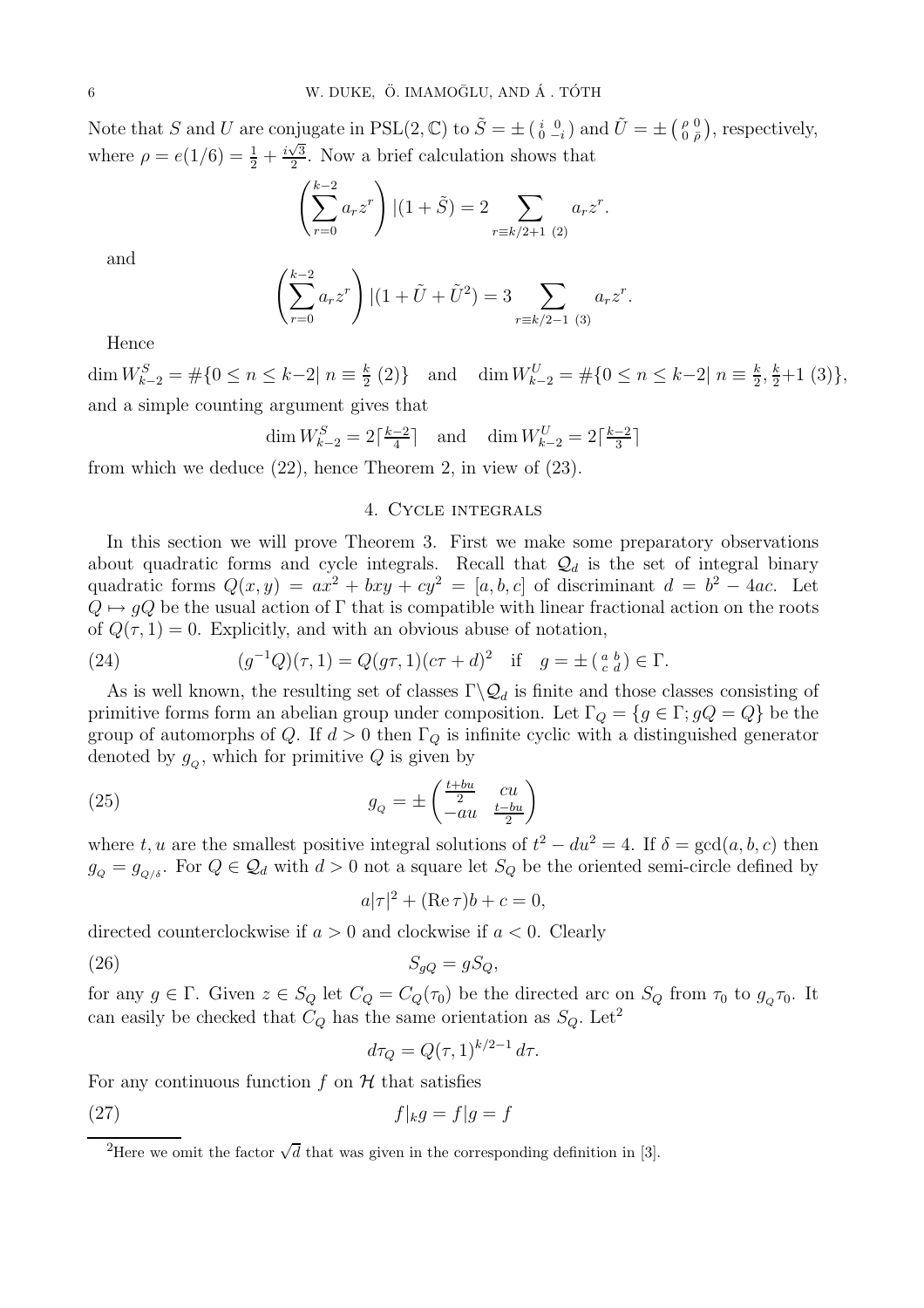for all  $g \in \Gamma$ , the integral  $\int_{C_Q} f(\tau) d\tau_Q$  is both independent of  $\tau_0 \in S_Q$  and is a class invariant. This is an immediate consequence of the following lemma that expresses this cycle integral as a sum of integrals over arcs in a fixed fundamental domain for Γ.

**Lemma 1.** Let  $Q \in \mathcal{Q}_d$  be a form with  $d > 0$  not a square and  $\mathcal{F}' = g\mathcal{F}$  be the image of  $\mathcal{F}$ under any fixed  $g \in \Gamma$ . Suppose that f satisfies (27) and is continuous on  $S_Q$ . Then for any  $\tau_0 \in S_Q$  we have

(28) 
$$
\int_{C_Q(\tau_0)} f(\tau) d\tau_Q = \sum_{q \in (Q)} \int_{S_q \cap \mathcal{F}'} f(\tau) d\tau_q,
$$

where  $(Q)$  denote the class of  $Q$ .

*Proof.* Let  $\tilde{f}(\tau) = f(\tau)$  if  $\tau \in \mathcal{F}'$  and  $\tilde{f}(\tau) = 0$  otherwise, so  $f(\tau) = \sum_{g \in \Gamma} \tilde{f}|g(\tau)$  with only a discrete set of exceptions, Thus

$$
\int_{C_Q} f(\tau) d\tau_Q = \int_{C_Q} \sum_{g \in \Gamma} \tilde{f} |g(\tau) d\tau_Q = \sum_{g \in \Gamma/\Gamma_Q} \sum_{\sigma \in \Gamma_Q} \int_{C_Q} \tilde{f} |g|\sigma(\tau) d\tau_Q
$$
\n
$$
= \sum_{g \in \Gamma/\Gamma_Q} \int_{S_Q} \tilde{f} |g(\tau) d\tau_Q = \sum_{g \in \Gamma/\Gamma_Q} \int_{S_{gQ}} \tilde{f}(\tau) d\tau_{gQ},
$$

where in the last step we have changed variable  $\tau \mapsto g^{-1}\tau$  and have used (26) and (24). This immediately yields  $(28)$ .

We now prove Theorem 3. First we prove that

$$
F(z,Q) = \sum_{m \ge -\ell} r_Q(f_{k,m})e(mz)
$$

has an analytic continuation to  $H$ . Now from (20)

$$
\sum_{m\geq -\ell} f_{k,m}(\tau)e(mz) = \frac{f_k(\tau)f_{2-k}(z)}{j(z) - j(\tau)}
$$

converges uniformly on compacta in z for fixed  $\tau \in \mathcal{H}$  if Im(z) > Im( $\tau$ ). Thus for Im(z) sufficiently large we have that

(29) 
$$
F(z,Q) = \int_{C_Q} \frac{f_k(\tau) f_{2-k}(z)}{j(z) - j(\tau)} d\tau_Q
$$

where we may take for  $C_Q$  any smooth curve connecting an arbitrary point  $\tau_0 \in \mathcal{H}$  and  $g_Q \tau_0$ . Let  $z_0 \in \mathcal{H}$  be an arbitrary point. The images of  $C_Q$  under  $\Gamma$  separate  $\mathcal{H}$  into infinitely many connected components each with a piecewise smooth boundary. Clearly we may choose  $C<sub>O</sub>$ so that  $z_0$  is in the interior of one of these components. The integral in (29) defines in each component an analytic function. To get the analytic continuation it is enough to show that we can continue across finitely many adjacent components and thus reach a neighborhood of  $z_0$ . By the monodromy theorem we will get a unique continuation since  $\mathcal H$  is simply connected.

Let  $\Omega_1$  be a component in which (29) holds and let  $\Omega_2$  be an adjacent component. Let  $F_2(\tau, Q)$  be the analytic function in  $\Omega_2$  defined by the integral in (29). Choose any simple point  $z_1$  on the edge between  $\Omega_1$  and  $\Omega_2$ . Make a small semi-circular deformation of  $C_Q$  so that the new integral continues  $F(z, Q)$  to a neighborhood A of  $z<sub>1</sub>$ . Now assuming that A is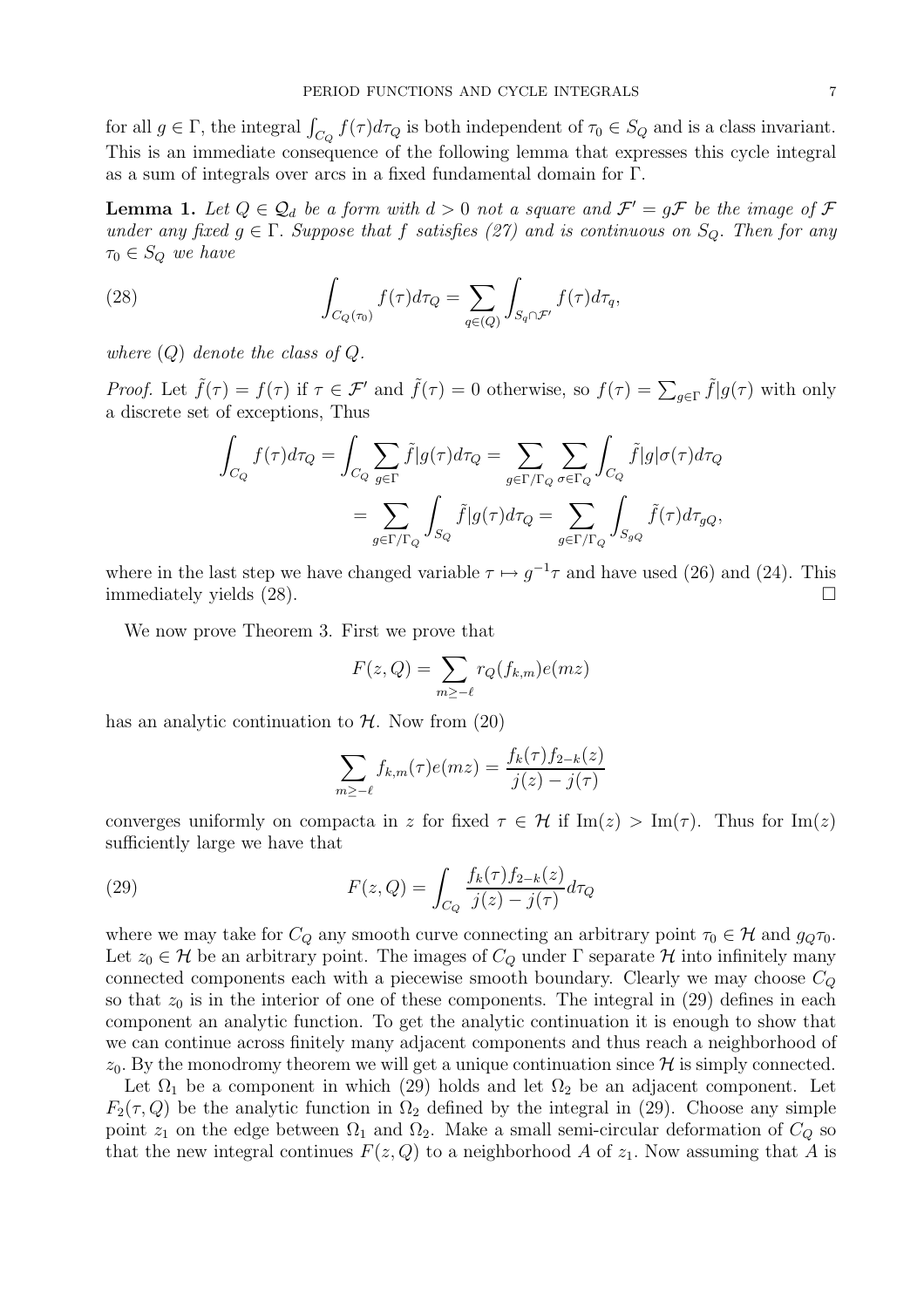chosen to not contain any elliptic point of Γ, for each z in  $A \cap \Omega_2$  the value of the analytic continuation of  $F(z, Q)$  is given by

(30) 
$$
F(z,Q) = F_2(z,Q) \pm Q(z,1)^{k/2-1},
$$

coming from the pole of the integrand at  $\tau = z$ . Here the sign is the same for all such z and depends only on the orientation of the edge. Since  $Q(z, 1)^{k/2-1}$  is holomorphic in  $\mathcal{H}$ , we see that (30) gives the continuation of  $F(z, Q)$  to all of  $\Omega_2$ . Continue this process starting with  $F_2(\tau, Q) \pm Q(z, 1)^{k/2-1}$  and repeat until we have continued F to the component  $\Omega_n$  containing  $z_0$ . It follows that  $F(z, Q)$  is holomorphic in H and that its Fourier expansion converges in  $\mathcal{H}.$ 

In order to prove the functional equation of Theorem 3 let P be the closure of  $\mathcal{F}\cup\mathcal{F}'$ , where  $\mathcal{F}' = -\mathcal{F}^{-1}$  is the image of the standard fundamental domain  $\mathcal{F}$  under inversion  $z \mapsto -1/z$ . Take  $z$  with Im  $z$  sufficiently large. By Lemma 1 we have

$$
F(z,Q) = \frac{1}{2} \sum_{q} \int_{A_q} \frac{f_k(\tau) f_{2-k}(z)}{j(z) - j(\tau)} d\tau_q
$$

where the sum runs over all  $q \in (Q)$  for which  $S_q$  intersects the interior of P, giving the arc  $A_q = S_q \cap P$ . It is easily seen that  $S_{[a,b,c]}$  intersects P if and only if  $ac < 0$ . Now we deform each arc  $A_q$  in the sum to a curve  $B_q$  that is still within P and has the same endpoints as  $A<sub>q</sub>$ , but leaves z and  $-1/z$  in the same connected component. The images of these curves under inversion will also do this. By evaluating each resulting residue at  $z$  using (21) we get the formula

$$
F(z,Q) = \frac{1}{2} \sum_{\substack{[a,b,c] \in (Q) \\ ac < 0}} \int_{B_{[a,b,c]}} \frac{f_k(\tau) f_{2-k}(z)}{j(z) - j(\tau)} (a\tau^2 + b\tau + c)^{\frac{k}{2} - 1} d\tau - \frac{1}{2} \sum_{\substack{[a,b,c] \in (Q) \\ ac < 0}} \text{sgn}(a) (az^2 + bz + c)^{\frac{k}{2} - 1},
$$

which is also valid at  $-1/z$ . A simple calculation now shows that (9) holds in a neighborhood of z, hence for all  $z \in \mathcal{H}$ . Thus Theorem 3 follows.

#### **REFERENCES**

- 1. Asai, T; Kaneko,M. and Ninomiya, H. Zeros of certain modular functions and an application, Comment. Math. Univ. St. Paul. , 46 (1997), no. 1, 93–101.
- 2. Choie, Y<sub>1</sub>.; Zagier, D. Rational period functions for  $PSL(2, Z)$ . A tribute to Emil Grosswald: number theory and related analysis, 89–108, Contemp. Math., 143, Amer. Math. Soc., Providence, RI, 1993.
- 3. Duke, W.; Imamoglu,  $\ddot{O}$ , and Tóth, A. Cycle integrals of the j-function and mock modular forms, to appear in Ann. of Math.
- 4. Duke, W.; Jenkins, P. On the zeros and coefficients of certain weakly holomorphic modular forms, Pure Appl. Math. Q. 4(2008), no. 4, 1327–1340.
- 5. Eichler, M. Eine Verallgemeinerung der Abelschen Integrale. (German) Math. Z. 67 (1957), 267–298.
- 6. Grenzkreisgruppen und kettenbruchartige Algorithmen. (German) Acta Arith. 11 1965 169–180.
- 7. Knopp, Marvin I. Some new results on the Eichler cohomology of automorphic forms. Bull. Amer. Math. Soc. 80 (1974), 607–632.
- 8. Rational period functions of the modular group. With an appendix by Georges Grinstein. Duke Math. J. 45 (1978), no. 1, 47–62.
- 9. Rational period functions of the modular group. II. Glasgow Math. J. 22 (1981), no. 2, 185–197.
- 10. Recent developments in the theory of rational period functions. Number theory (New York, 1985/1988), 111–122, Lecture Notes in Math., 1383, Springer, Berlin, 1989.
- 11. Kohnen, W.; Zagier, D. Modular forms with rational periods. Modular forms (Durham, 1983), 197–249, Ellis Horwood Ser. Math. Appl.: Statist. Oper. Res., Horwood, Chichester, 1984.